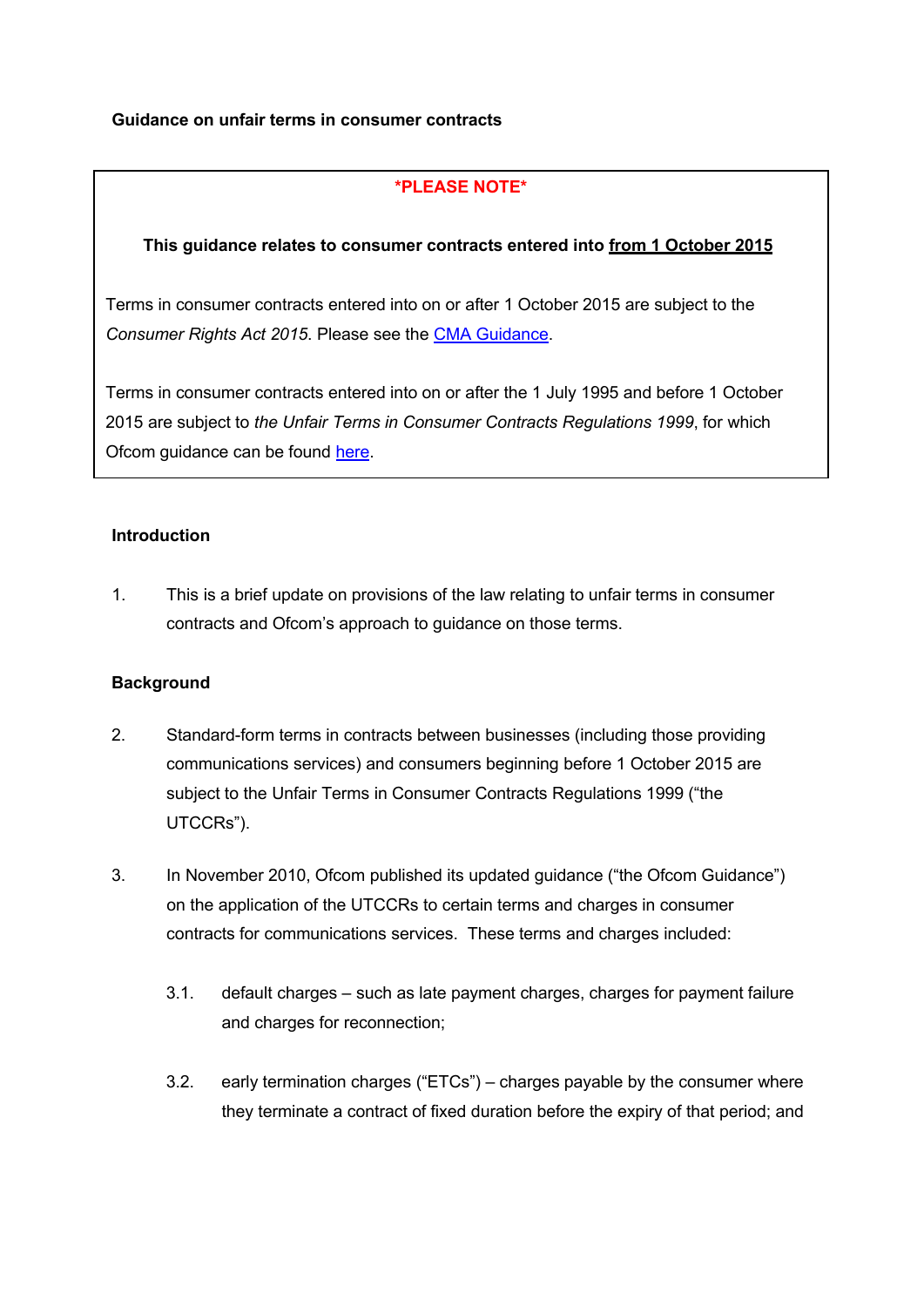- 3.3. cease charges charges made to consumers, often by passing on wholesale charges, where they cease to receive a service from a provider.
- 4. The UTCCRs were repealed by the Consumer Rights Act 2015 ("the CRA") with effect from 1 October 2015. The CRA applies to terms in contracts entered into from that date (with the UTCCRs continuing to apply to terms in consumer contracts entered into before then).
- 5. The CRA is in similar terms to the UTCCRs. It contains the same fairness test, a similar (though not identical) exemption from that test in relation to certain aspects of certain key terms, and a 'grey-list' of terms that may be unfair (in Schedule 2 Part 1 of the Act). The grey-list is substantially the same as that in the UTCCRs, but with the addition of three new terms.

### **Guidance**

- 6. Ofcom will continue to have regard to the Ofcom Guidance in considering the application of the UTCCRs to relevant terms in contracts entered into before 1 October 2015. We may also have regard to aspects of that guidance in relation to terms which are dealt with in a similar way under the CRA as under the UTCCRs.
- 7. Ofcom will not for the time being, however, produce its own sector-specific guidance on the unfair terms provisions of the CRA. The Competition and Markets Authority ("the CMA") has produced guidance ("the CMA Guidance") about the application of that Act to terms in contracts entered into from 1 October 2015. In considering such terms in communications contracts, Ofcom will usually have regard to that guidance.
- 8. The CMA Guidance covers a number of matters that are likely to be relevant to providers of communications services. Given the similarities between the UTCCRs and the CRA, some of these overlap with what we said in the Ofcom Guidance.
- 9. In particular, the CMA guidance covers these terms which are included in the grey-list to the CRA (in paragraphs 5 and 6 of Schedule 2 Part 1, respectively):
	- "*5. A term which has the object or effect of requiring that, where the consumer decides not to conclude or perform the contract, the consumer must pay the trader a disproportionately high sum in compensation or for services which have not been supplied*."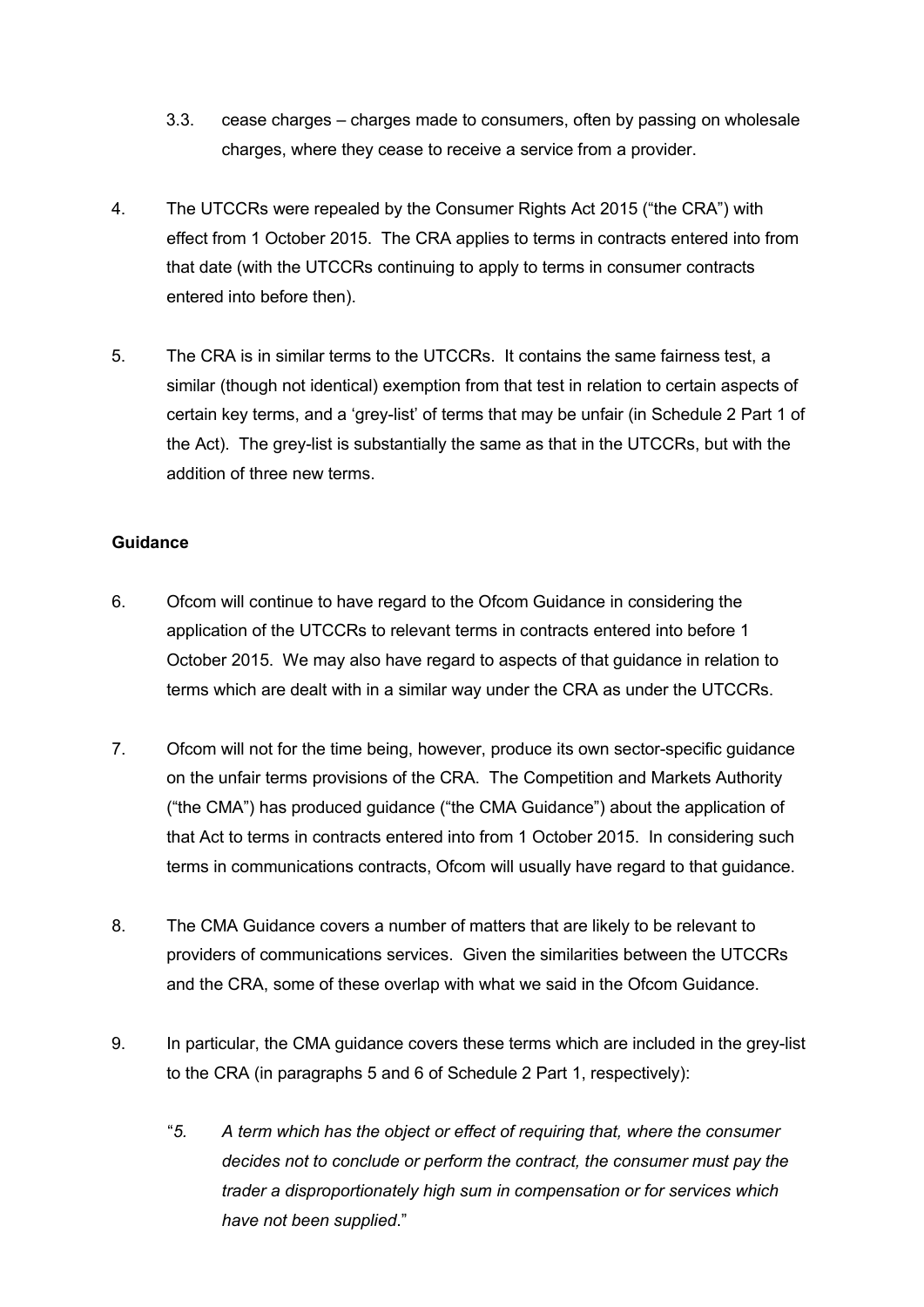- "*6. A term which has the object or effect of requiring a consumer who fails to fulfil his obligations under the contract to pay a disproportionately high sum in compensation.*"
- 10. Relevant parts of the CMA's Guidance deals with these terms on pages 87 91. That guidance is likely to be relevant in the assessment of the fairness of terms providing for default charges, ETCs and cease charges.

# **Default charges**

- 11. In relation to the term in paragraph 6 of the grey-list, paragraphs 5.14.1 5.14.10 of the CMA's Guidance may be relevant in any case.
- 12. In particular, paragraph 5.14.1 says:

"*It is unfair to impose disproportionate sanctions for breach of contract. A requirement to pay more in compensation for a breach than a reasonable pre-estimate of the loss caused to the trader is one kind of sanction that is liable to be considered disproportionate. Such a requirement may be void to the extent that it amounts to a penalty under English common law. However, (as the courts have recognised) a term may still be considered unfair independently of the common law, if it has a penal purpose or effect. …"*

13. It continues in paragraph 5.14.3 that:

"*Other kinds of penal provisions which may be unfair are clauses saying that the business can:*

- *claim all its costs and expenses, not just its net costs resulting directly from the breach;*
- *claim both its costs and its loss of profit where this would lead to being compensated twice over for the same loss; and*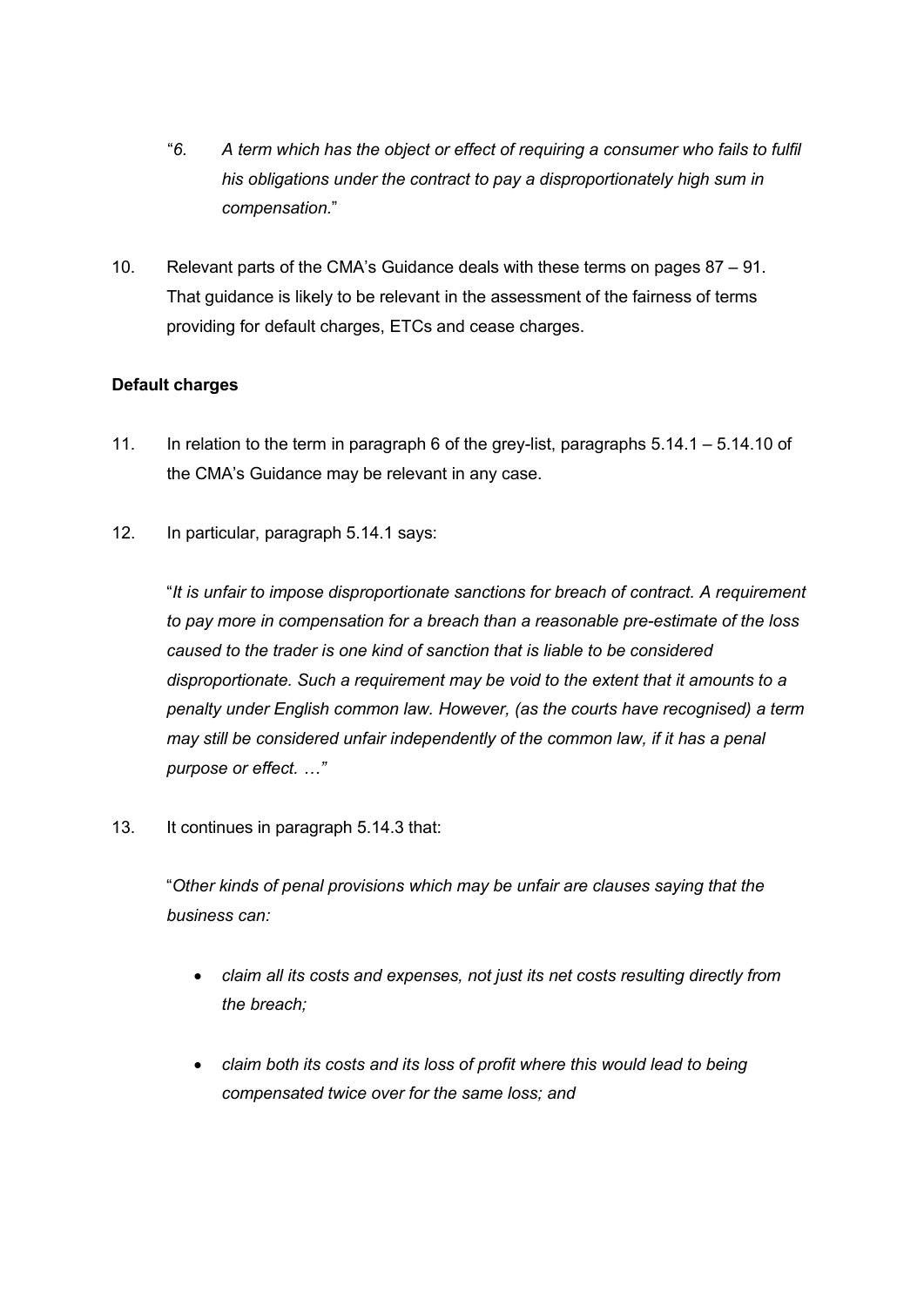- *claim its legal costs on an 'indemnity' basis, that is all costs, not just costs reasonably incurred….*"
- 14. When considering the fairness, under the CRA, of a CP's terms providing for default charges, we are likely to have regard to what the CMA says. We are likely, however, to consider that guidance to be to similar effect to what we said in paragraphs  $50 -$ 57 of the Ofcom Guidance.
- 15. In particular, we are likely to regard the CMA's Guidance as meaning, as we set out in paragraph 53 of the Ofcom Guidance:

"*For late payment charges, only costs such as those for chasing payments, postage, and loss of interest on bills unpaid should be included. For payment failure we think it likely to be fair to reflect external costs such as bank charges. For charges for restoring service, only direct costs such as the wholesale costs of restoring service should be included*."

16. In other words, terms which provide for charges limited in these ways are more likely to be fair. We are likely to continue to regard terms which provide for default charges recovering other costs as unfair.

# **ETCs**

- 17. In relation to the term in paragraph 5 of the CRA grey-list, paragraphs 5.15.1 5.15.7 of the CMA's Guidance may be relevant in any case.
- 18. Paragraph 5.15.1, in particular, says:

"*Terms are always at risk of being considered unfair if they have the effect of imposing disproportionate sanctions on the consumer who decides to end the contract early. Paragraph 5 illustrates two different kinds of terms which are calculated to have this effect – disproportionate termination fees, and requirements which can operate so as to force consumers to pay for services they have not received.*"

19. Paragraph 5.15.3, meanwhile, says: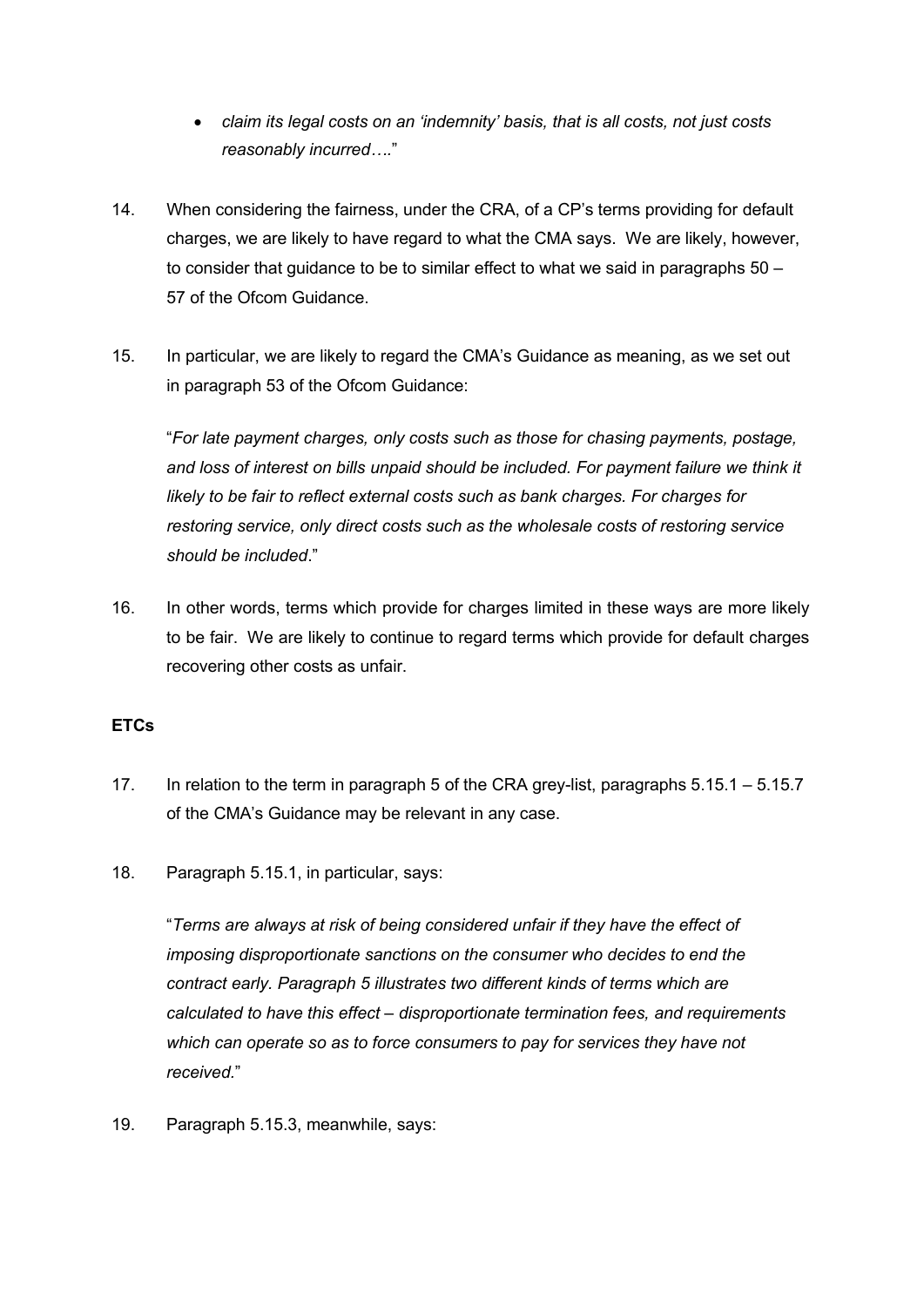"*The CMA considers that any termination charge which allows a business to recover more from the consumer than the losses it is likely reasonably to incur as a result of the consumer's early termination will be open to scrutiny for fairness as being potentially disproportionate. A term requiring a payment for exercising a contractual right to cancel the contract early is likely to be open to challenge as excessive, in the CMA's view, if it does not appropriately reflect:*

- *any savings for the business associated with no longer having to provide the goods, service or digital content;*
- *any ability of the business to mitigate (reduce) its loss, for instance by finding another customer; and*
- *any benefit to the business of receiving a payment earlier than it would otherwise have done*."
- 20. Paragraph 5.15.5 continues that:

"*A service contract does not necessarily have to provide a formal right of cancellation without liability to be fair. In the CMA's view, however, it will be under suspicion of unfairness if the consumer who chooses to stop receiving the service is always required to pay in full or nearly in full, regardless of whether allowance could be made for savings or gains available as a result of the contracts' early termination (see above paragraph 5.15.3). A saving may be available, for instance where there is scope to find other customers to take their place*."

- 21. We are likely to have regard to this guidance when considering the fairness, under the CRA, of a CP's terms providing for ETCs. As in relation to default charges, we are likely to see this guidance as broadly similar to that set out in the relevant paragraphs of the Ofcom Guidance. We are likely to continue to adopt a similar position in respect of ETCs to that set out in paragraphs 77 – 84 of our guidance.
- 22. So, for example, CPs may charge ETCs based on the part of the fixed minimum contract period outstanding at the date of termination. In calculating the ETC, they should make a reasonable pre-estimate of: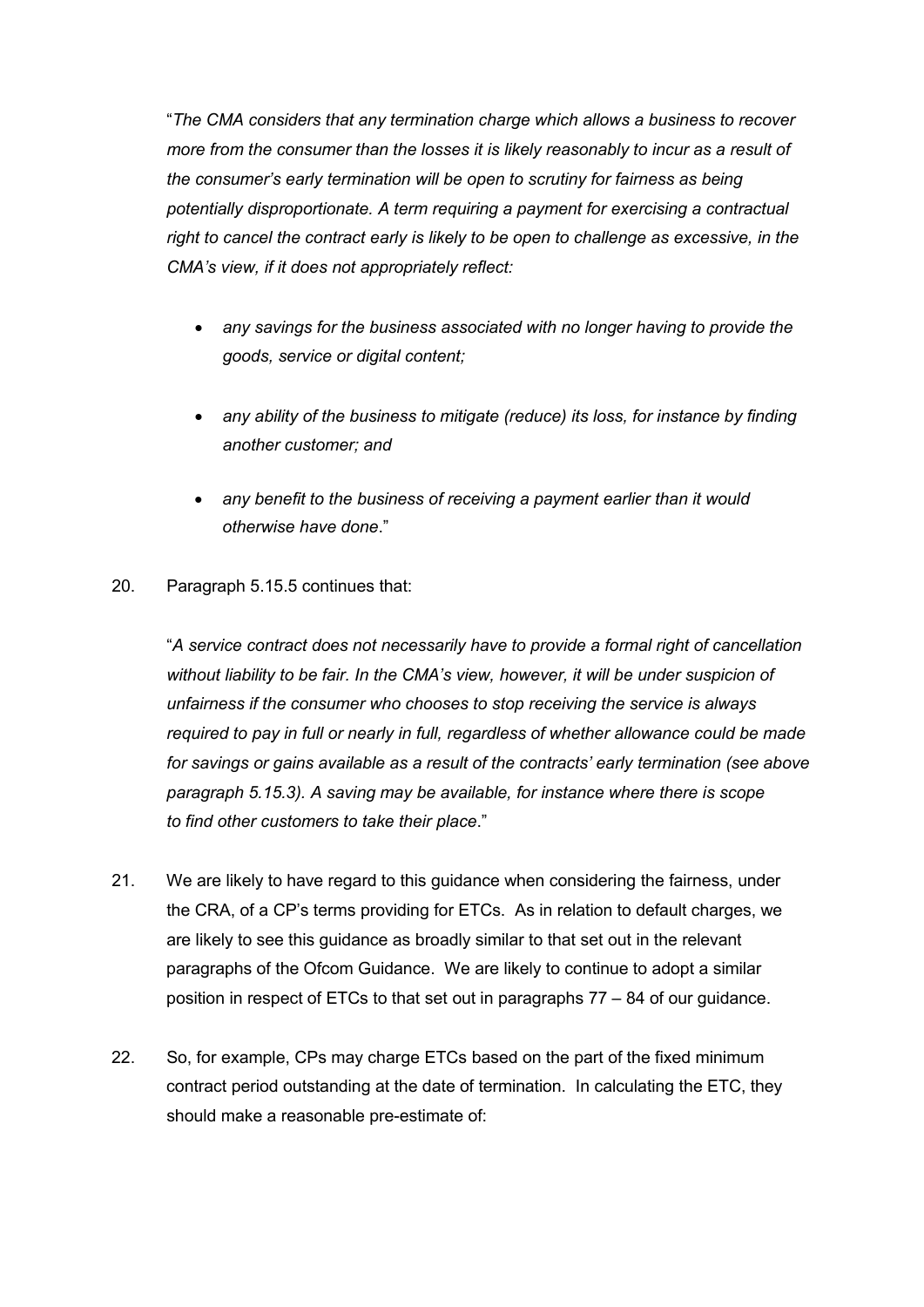- 22.1. the costs they save because they no longer have to perform the contract (such as variable costs like wholesale costs for network access, saved customer service costs and saved network costs);<sup>[1](#page-5-0)</sup>
- 22.2. the losses they can mitigate by providing services to a new customer;
- 22.3. the amount by which they benefit from the accelerated receipt of any lump sum ETC, as opposed to periodic payments spread over the term of the contract,

and deduct those from the remaining monthly retail payments the consumer was otherwise contractually bound to pay. The ETC should not include sums in respect of lost revenues from services consumers were not bound to use, nor for other revenues that would not be recoverable as damages had there been a breach of contract.

- 23. Alternatively, a CP may fairly seek to recover its unrecouped expenditure, like its unrecouped customer acquisition or equipment subsidy costs, on the early terminated contract. But, it may not recover the same losses twice nor charge a higher ETC on this basis than that above.
- 24. Ofcom is more likely regard terms providing for ETCs as fair where they are limited in these ways. We are likely to continue to regard as unfair terms that purport to charge higher ETCs than those reckoned on these bases.

#### **Cease charges**

- 25. A cease charge is a charge that may be made to consumers where they cease to receive a service from a provider. It is usually a charge made to CPs at the wholesale level and which they pass on to the consumer, and is usually charged separately to any ETC.
- 26. In line with the guidance set out above, Ofcom is likely to continue to consider that terms relating to any cease charge are more likely fair where they provide only for:

<span id="page-5-0"></span> $1$  On 6 May 2021 we updated this document to remove a reference to VAT as an example of a cost saving. This followed the introduction of new guidance by HMRC setting out how providers should treat VAT in the context of early termination fees and compensation payments. The guidance is available here:[: https://www.gov.uk/government/publications/revenue-and-customs-brief-12-2020-vat-early](https://www.gov.uk/government/publications/revenue-and-customs-brief-12-2020-vat-early-termination-fees-and-compensation-payments/revenue-and-customs-brief-12-2020-vat-early-termination-fees-and-compensation-payments)[termination-fees-and-compensation-payments/revenue-and-customs-brief-12-2020-vat-early](https://www.gov.uk/government/publications/revenue-and-customs-brief-12-2020-vat-early-termination-fees-and-compensation-payments/revenue-and-customs-brief-12-2020-vat-early-termination-fees-and-compensation-payments)[termination-fees-and-compensation-payments](https://www.gov.uk/government/publications/revenue-and-customs-brief-12-2020-vat-early-termination-fees-and-compensation-payments/revenue-and-customs-brief-12-2020-vat-early-termination-fees-and-compensation-payments)